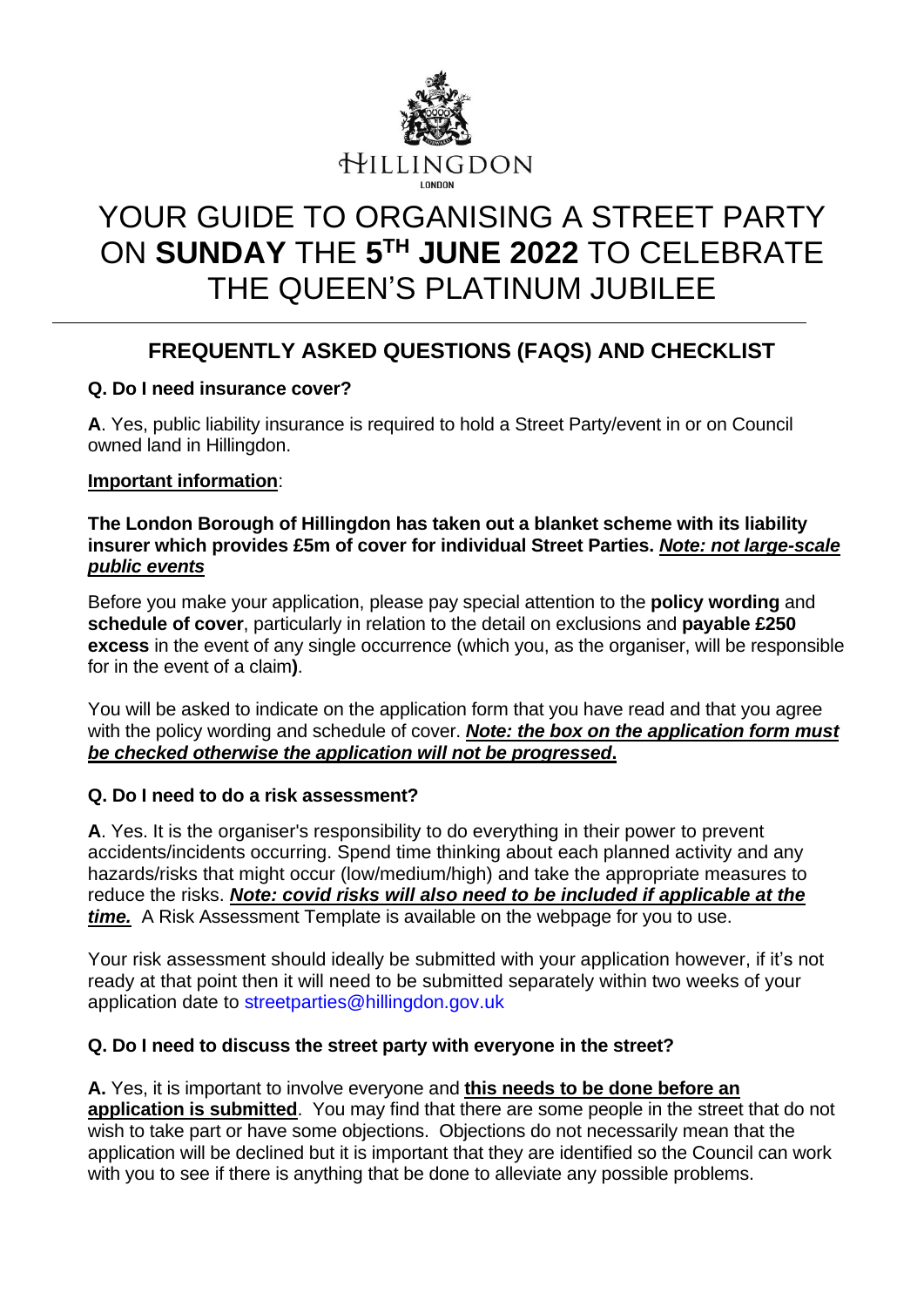#### **Q. We wish to close a section of the highway. What do we need to do?**

**A.** Cul-de-sacs, no through roads and quiet roads are likely to be the easiest for the Council to approve a road closures for. Requests for road closures should be included in the application form.

#### **Q. What roads cannot be closed?**

**A**. All road closure requests will have to be assessed for suitability however, road closures will not be agreed for main arterial routes or bus routes.

# **Q. What if a road closure needs a diversion**

**A.** If the road (s) you wish to close are used by through traffic (but not a bus route) you will need to attach a traffic plan to your application showing the exact extent of the closure and an alternative route for traffic.

# **Q. If it is not possible to close my road what are the options available to me?**

**A**. If your road cannot be closed, then you may be able to use one of the Council's nearby parks or grassed areas. *Note: This option is only for residents that reside in a road that cannot be closed (not for an open entry community party event).*

# **Q. Do I need to inform anyone once the road closure has been agreed.**

**A.** Yes, you will need to inform all the residents in your street and also any local businesses in writing who may be affected. A copy of the notice of closure will need to be submitted to the Council for its records.

#### **Q. Can people still have vehicle access and egress to and from the closed road?**

**A**. You will need to leave a clear 3m access/egress route for emergency vehicles but, apart from this, you should take into account that perhaps not everyone in the road you wish to close will want to join in with the party. People may also have previously booked appointments which they need to attend or perhaps have visits from carers/home helps in place therefore there may be a need to allow vehicles in and out during the party.

You will need to ensure the possibility of vehicle movement is included in your risk assessment and you will need to allocate people that will be able to walk in front of and behind vehicles (5mph maximum and hazard lights deployed) wishing to go in and out of the closed road.

# **Q. Can we still park our cars in a closed road?**

**A.** Yes, but please be careful not to park near or over fire hydrants (these are normally identified as oblong metal boxes with a FH marking on the highway or pavement) and nearby there will be a yellow sign also with FH or H on it to indicate there is a fire hydrant nearby. Organisers will need to ensure that pedestrians are not obstructed, and that resident's driveways are not parked in front of unless specific permission from the house owner has been sought and agreed.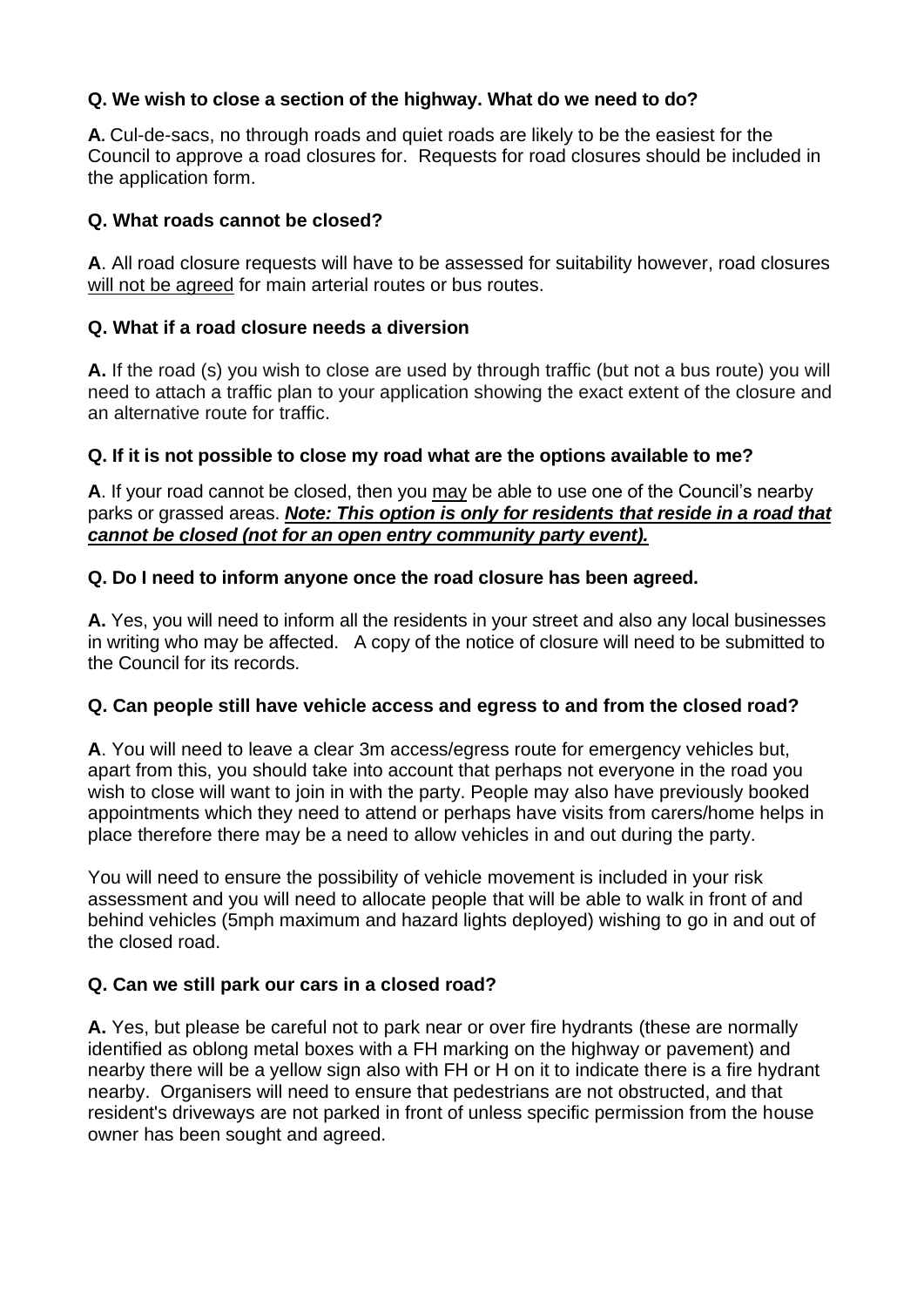# **Q. How long can my Street Party go on for.**

A. Street Parties must end at 22:00 latest.

#### **Q. Is there a difference between times of road closures and times of street parties**

**A.** Yes, road closure times need to be earlier than party start times so that you have opportunity to set up in safety before your party starts.

#### **Q. Who can we invite**

**A**. Street Parties are intended for the residents of 'your' road. There must be no advertising of the event outside of those residents who reside in the street where the party is to be held. *Note: that the street party may be halted at the direction of the police or a council officer if numbers attending are too great or if there is a disturbance.*

#### **Q. We would like to put up flags, banners and bunting?**

A. You can decorate your properties but flags, bunting and banners should not be attached to street furniture such as lamp columns or pedestrian guard-rails.

#### **Q. We are serving alcoholic drinks. Do we need an alcohol licence?**

**A**. Alcohol may be consumed provided that no charge is made. If you intend to have a pay bar, the council will need to provide you with a Temporary Event Notice which has a fee attached.

#### **Q. We are playing music. Do we need an entertainment licence?**

**A**. Your Street Party will only be agreed if it is a private party for the residents of your street therefore there is no need for a licence for music, whether it's live or recorded.

#### **Q. Can we have a BBQ or open fire?**

**A.** BBQ's or open fires can only be located in private gardens or driveways. They cannot be used on the highway, pavements, grass verges or in parks and open spaces.

#### **Q. Can we use a Generator?**

**A**. Yes, if agreed by the Council, but only diesel generators can be used on Council property including, highways, pavements, grass verges, parks or open spaces.

#### **Q. Can we have Fireworks or Chinese Lanterns?**

**A.** No, Fireworks, Chinese Lanterns or any other flammable or explosive materials will not be permitted on council land or property (highways/footways/parks/open spaces). In addition, these types of activities **will not** be covered under the terms of the Council's free Public Liability Insurance.